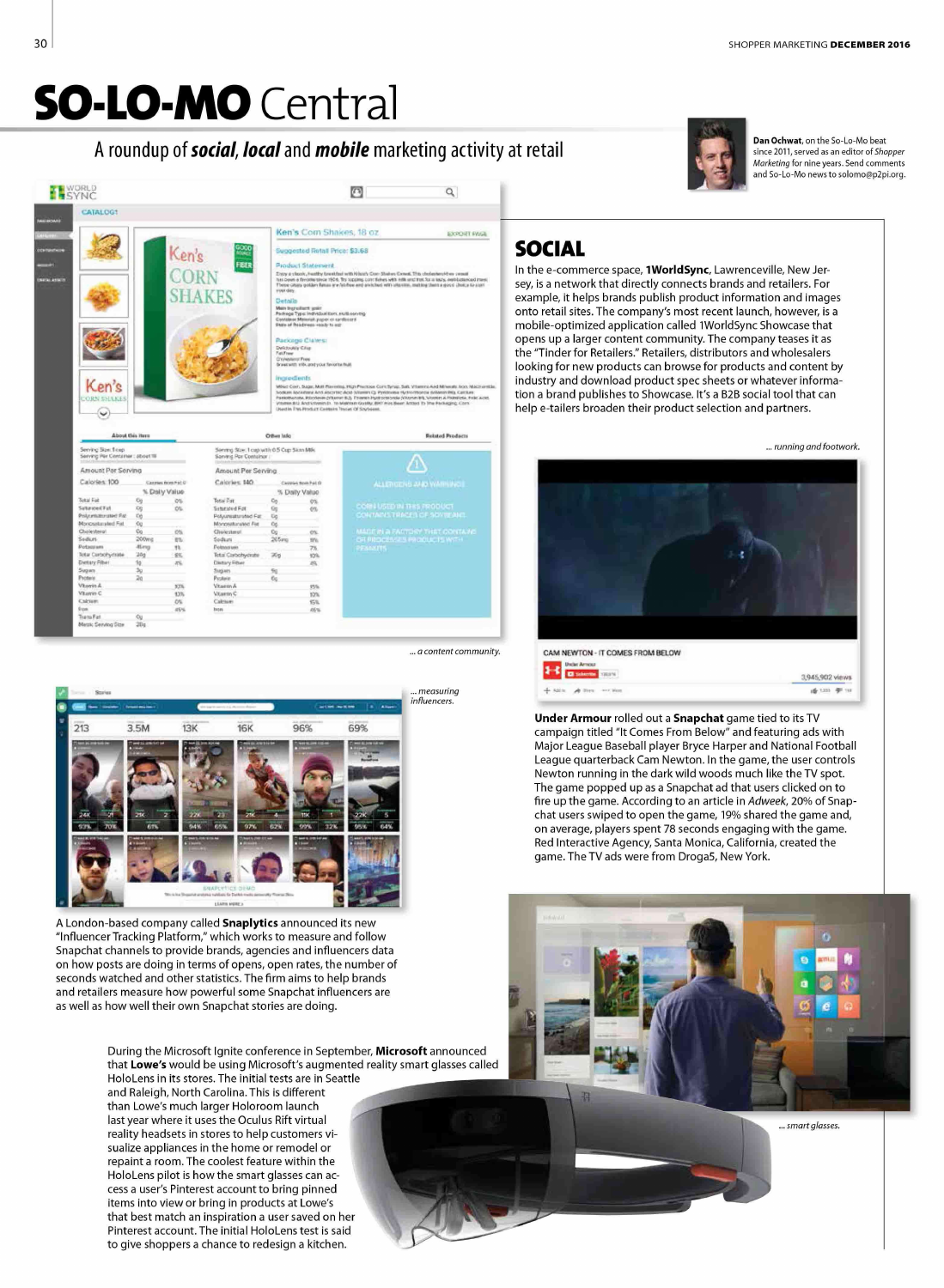### **LOCAL**

TapFwd, San Francisco, launched its Mobile Data Marketplace, which houses data points pulled from more than 500 million mobile devices, according to the company. It is anonymized, person-level data that is powered by its self-built engine called Cerebro.The goal of the marketplace is to arm brands with personalized data to deliver targeted mobile ads. Companies that TapFwd works with include Walgreens, Toyota and eBay.



Adding yet another retailer to its roster, Shopkick, Redwood City, California, announced that Fragrance Outlet and its more than 100 stores will leverage the company's ShopBeacon technology to deliver targeted engagements and reward users with "Kicks" when interacting with brands and products in the stores. It's perfect for a retailer that has shoppers testing scents anyway.  $\overrightarrow{r}$ 



*... targeting via beacons.* 

#### **MOBILE**

If the mobile phone is going to be a fullon, literal mobile wallet, Credntia LLC, Birmingham, Alabama, and its clever new app aims to supply a missing piece: identification. Sometimes to confirm a mobile purchase, the checkout process may require a driver's license or some other ID, which requires a shopper to bring an actual wallet. Credntia wants to digitize your plastic ID cards such as driver's license, insurance card, passport, school ID and others. The app can assist in mobile purchases or be used to confirm identity when needed.



*... mobile IDs.*